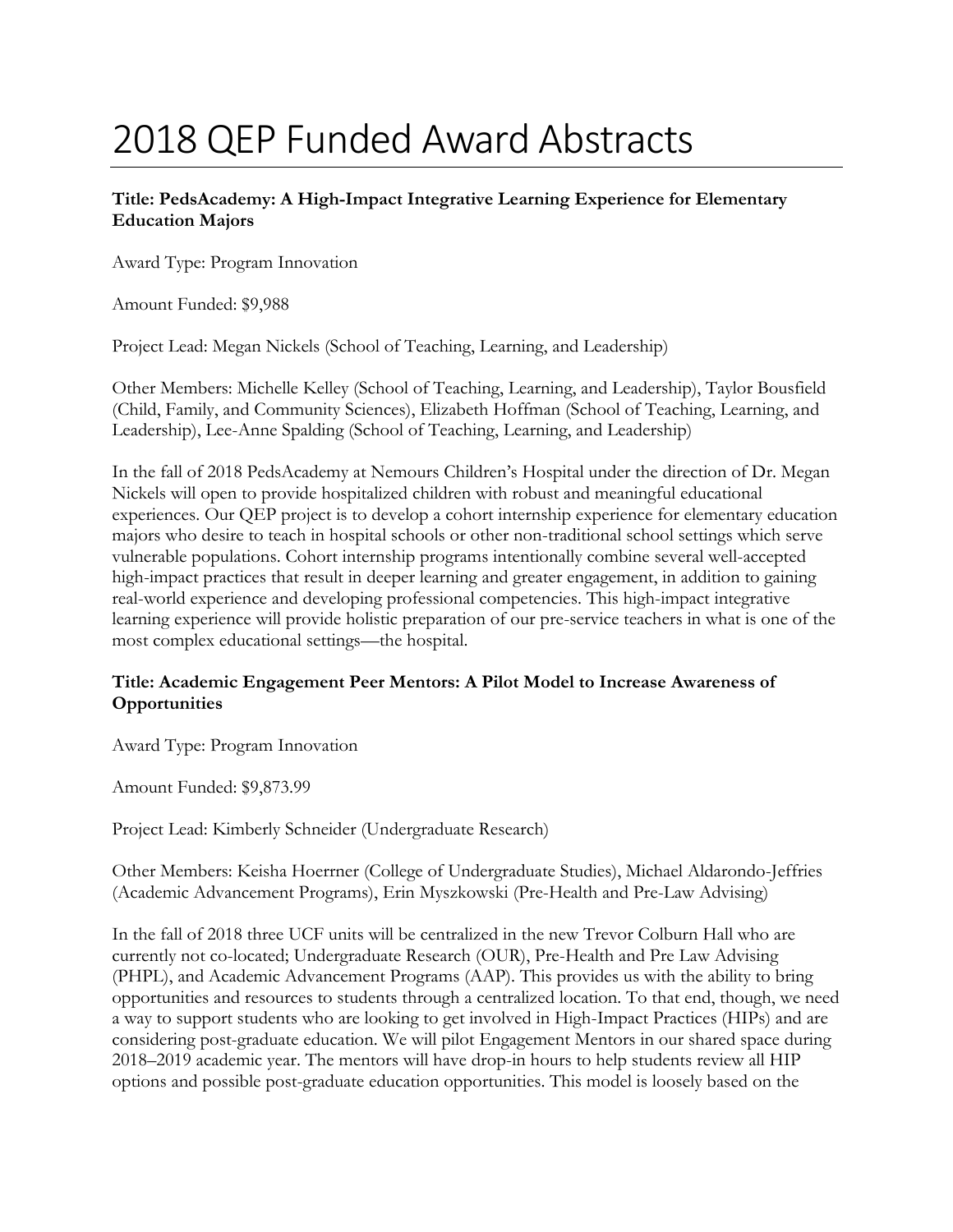drop-in services currently offered from units at UCF including, but not limited to, Career Services and the Office of Undergraduate Research.

# **Title: Journey Cuba**

Award Type: Program Innovation

Amount Funded: \$10,000

Project Lead: Kacie Tartt (Modern Languages and Literatures)

Other Members: Anne Prucha (Modern Languages and Literatures)

In spring 2017 we established UCF's first ever study abroad program in Cuba. The program includes a course on Cuban history and culture coupled with an eight-day trip to Cuba during spring break. In 2018 we envisioned and executed a virtual study abroad track to include students who cannot travel to Cuba but who would like to participate in the program. Since the inception of Journey Cuba we have addressed UCF's initiatives of high-impact practices for students and evolved our program into one that features these elements. Our goals moving forward include: create a summer study abroad option in Cuba, further develop the "virtual study abroad" track, and increase the program components that stimulate the metacognition and self-advocacy interventions addressed by *What's Next*. A highlight of the program is the opportunity for students to make connections that would be impossible in the traditional classroom setting alone: through the academic rigors of the course, experiences in Cuba, and intense self-reflection, all of which allow students to enhance their personal learning goals.

## **Title: Pre-service Teachers' Diagnostic Competence and Virtual Classroom Participation**

Award Type: Program Innovation

Amount Funded: \$10,000

Project Lead: Enrique Ortiz (Learning and Leadership)

This project will analyze undergraduate pre-service teachers' perceptions of their mathematics diagnostic competence self-efficacy before and after participating in TeachLive virtual classroom scenarios. The virtual classroom allows participants to engage with responsive student avatars and provides participants the opportunity to practice their pedagogy in a no-risk yet realistic environment. See the simulator in action at https://vimeo.com/95448615. In this context, diagnostic competence involves the teachers' ability to listen and notice student thinking in a profound manner. The error patterns will involve subtraction computation of two- and three-digit numbers with and without regrouping. The participants will be asked to discover the error pattern and show appropriate diagnostic questioning techniques. After the virtual scenarios, the participants will analyze ten-minute video recordings of their performance using the Diagnosis Assessment and Intervention Protocol and Mathematics Diagnostic Assessment (MDA) Self-Efficacy scale developed for this purpose. The protocol provides guidance for what to look for, and highlights areas of strengths and weaknesses. The MDA scale provides a measure of how students' performance is affected.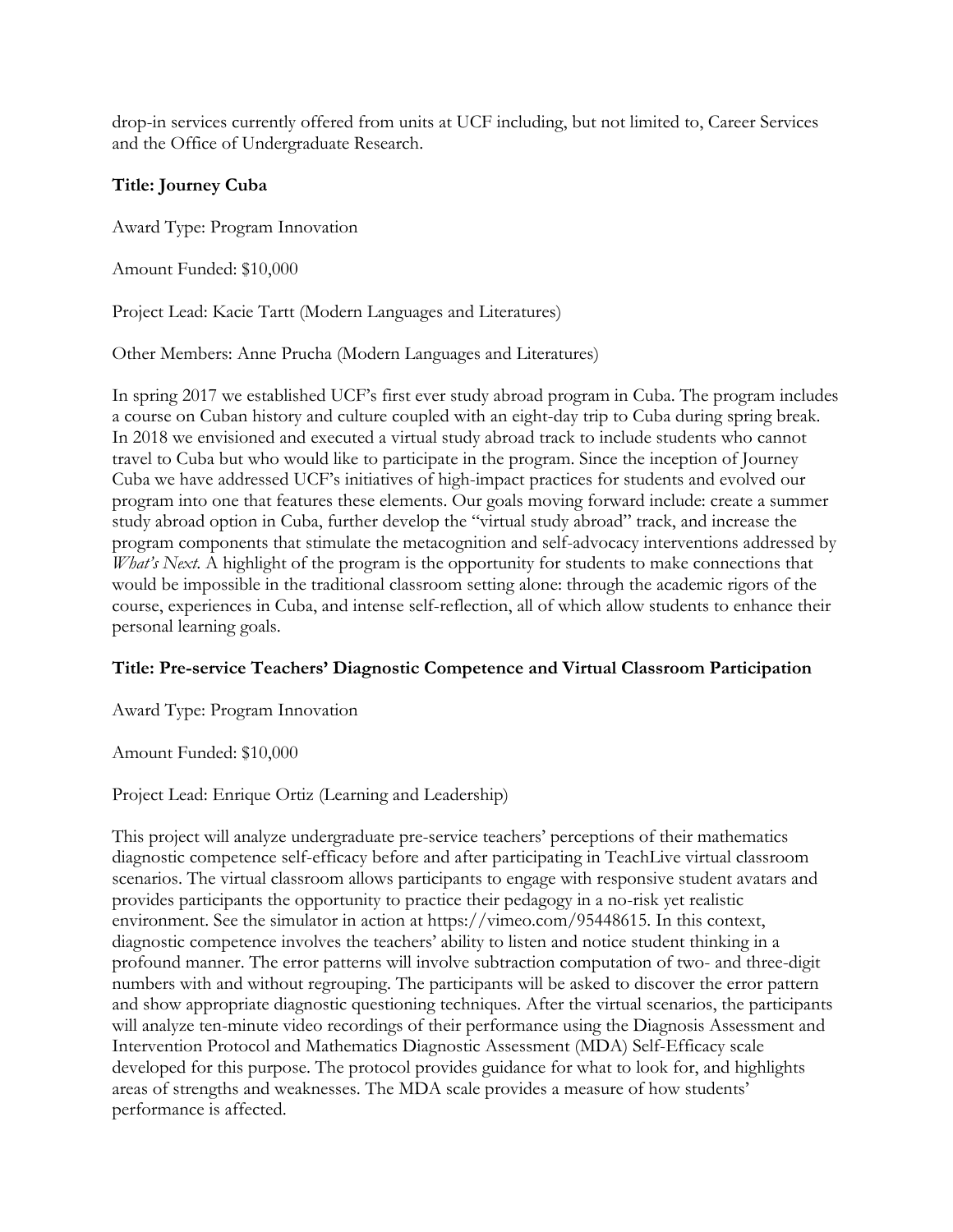## **Title: Spanish 4 Children's Wellness**

Award Type: Enhancement

Amount Funded: \$3,500

Project Lead: Esmeralda Duarte (Modern Languages and Literatures)

Other Members: Dina Fabery (Modern Languages and Literatures), Monica Montalvo (Modern Languages and Literatures), Alice Korosy (Modern Languages and Literatures), Maria Redmon (Modern Languages and Literatures)

This project offers undergraduate students the opportunity to go to local hospitals and read Spanish books to children receiving treatment. The books will be chosen according to the Spanish language abilities of the children, and will range from popular children's literature to basic Spanish vocabulary books. UCF students involved in this project will have an innovative opportunity to connect their Spanish language knowledge to a real-world setting while empowering the children as they interact with positive role models. This integrative-learning experience will potentially benefit all majors especially Spanish, Education, Medicine, Nursing, Psychology and other health-related fields.

# **Title: Incorporating Integrative-Learning Experiences for Criminal Justice Majors**

Award Type: Program Innovation

Amount Funded: \$9,309.00

Project Lead: Gail Sears Humiston (Criminal Justice)

Other Members: Marva Ellington (Criminal Justice), Roberto H. Potter (Criminal Justice), Debra Ross (Criminal Justice), William Moreto (Criminal Justice), Amy Ellis (Center for Community Schools)

Criminal justice intersects with multiple fields (e.g., education, health, housing) and social issues (e.g., gender, race). Criminal justice undergraduate majors (approximately 1,350) would benefit from the development and implementation of integrative-learning experiences in a capstone ethics course. The goal is to connect students' academic knowledge of criminal justice ethics to a variety of related experiences, fields, and perspectives, as well as to facilitate their transition into the work force. This project provides the infrastructure for experiential learning outside the classroom for multiple sections of medium- and large-sized courses (approximately 100 each). Infrastructure will include development of: 1) relationships with partners in the field who may provide experiential choices (e.g., volunteering, research); 2) a list of community partners for students to contact in their selfdirected, integrative-learning experiences; 3) materials for partnering organizations, such as mentoring agreements; and 4) a student handbook that describes the purpose of integrative-learning experiences and instructions on experiential choices/assignments. Assessments will target the AAC&U's integrative-learning values, such as reflection and making connections across disciplines.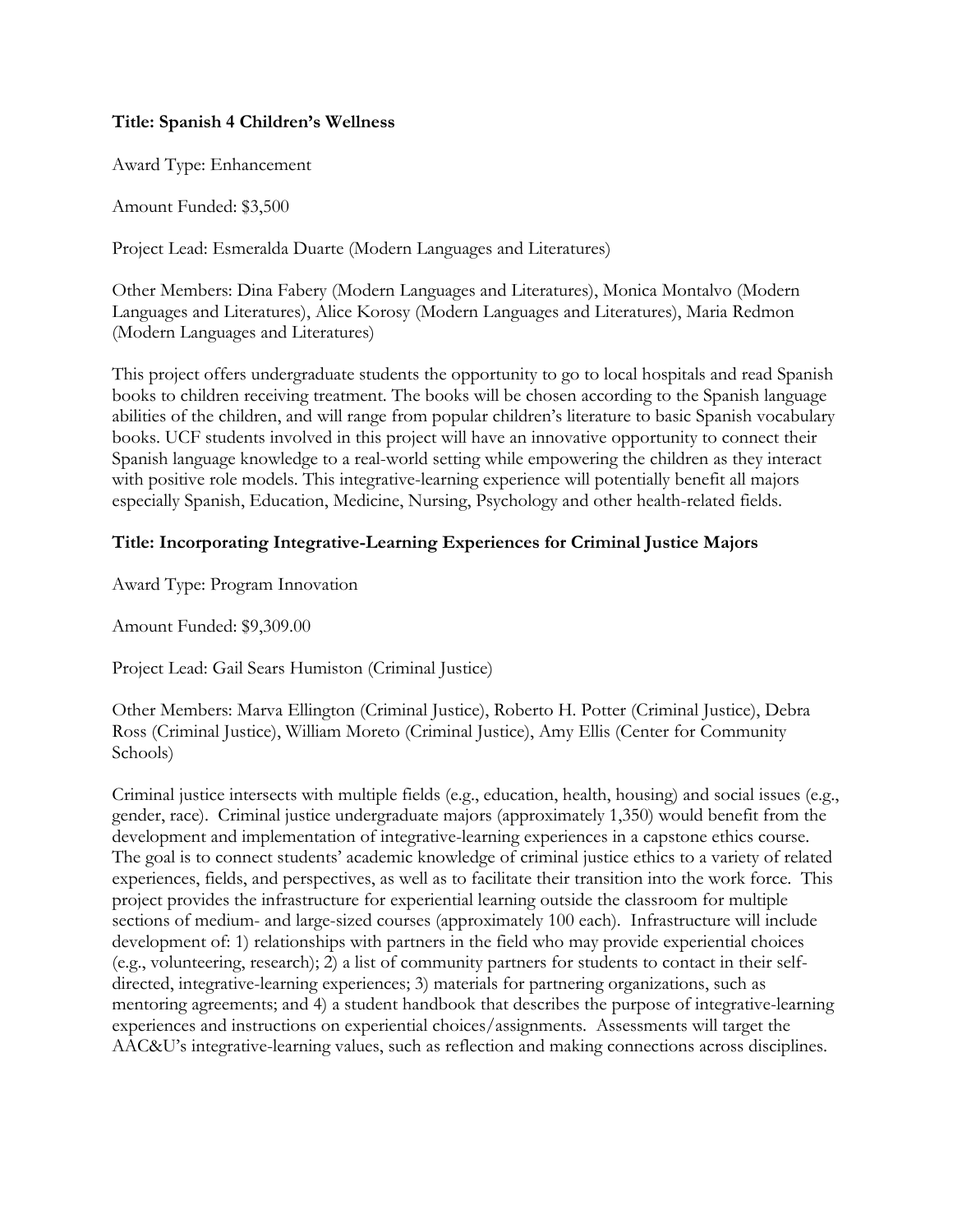## **Title: ePortfolios for Transfer into and Beyond ENC 1102**

Award Type: Program Innovation

Amount Funded: \$10,000

Project Lead: Angela Rounsaville (Writing and Rhetoric)

Other Members: Melissa Pompos (Writing and Rhetoric), Nichole Stack (Writing and Rhetoric)

This goal of this project is to build and implement ePortfolios as a transformational educational experience and primary assessment mechanism for students in ENC 1102. Through this implementation, we aim to encourage the following: (a) integration of writing-related knowledge from multiple contexts; (b) development of metacognitive capacities for understanding how writing works across contexts; and (c) student transfer of writing knowledge to future writing goals. As we develop our ePortfolio guidelines and assignments, we will emphasize students' reflecting on and transferring to multiple discourse contexts: curricular, co-curricular, workplace, civic, and personal. The ePortfolio that students create in ENC 1102 can be taken to other courses or professional contexts and reused as appropriate. Research shows that when students are asked to intentionally collect, select, and reflect on their writing, they identify connections across contexts (transfer), and take responsibility for their own learning. This goal of intentional transfer is critical for GEP courses that reach a large number of UCF students and that are part of an integrated network of other GEP courses.

## **Title: Integrative Learning Through Community-Based Research: A Cohort Model**

Award Type: Program Innovation

Amount Funded: \$10,000

Project Lead: Martin Dupuis (The Burnett Honors College)

Other Members: Nicole Gelfert (The Burnett Honors College)

In 2016, the Honors College received a QEP Program Innovation Award with the purpose of integrating civic engagement and community-based research into the curriculum. As a result, Honors created a model whereby faculty, along with a community partner, were invited to submit grant proposals for collaborative projects that engaged students in research related to communityidentified needs. Five awards were made in Fall 2017, representing three colleges and seven community agencies.

A 2018 QEP Program Innovation Award Renewal allows the Honors College to continue and expand this program for the next two years. In June 2018, grant proposals will again be accepted for projects that use community-based research to create high-impact, integrative-learning experiences for undergraduate students. In addition, grant recipients will be eligible for a second phase of funding to fortify or expand their projects. Finally, all faculty grantees are encouraged to participate in related professional development opportunities hosted by Honors. This program is designed to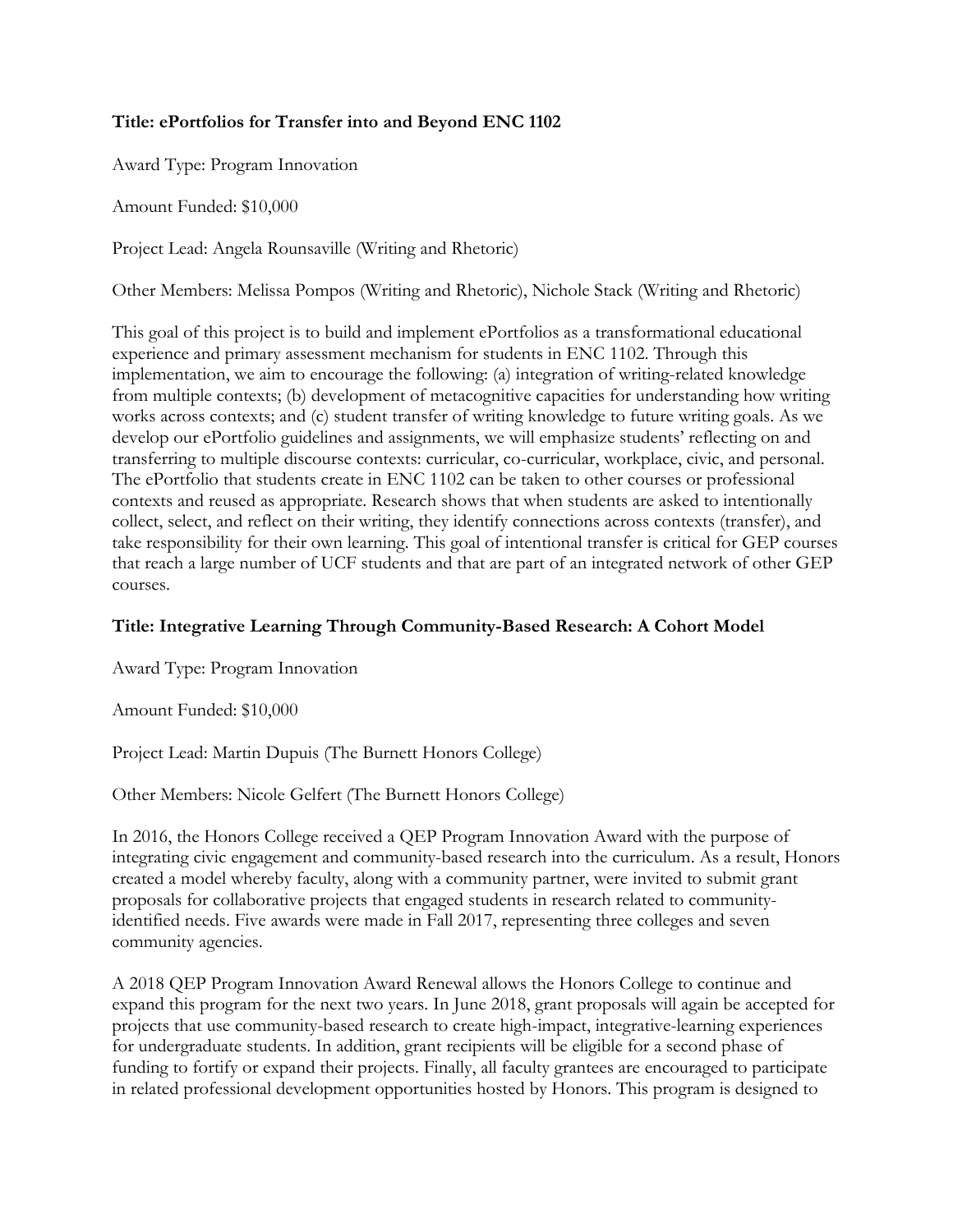develop faculty cohorts that offer a community rich with expertise and to formulate best practices related to community-based research.

# **Title: The 3D Virtual Anthropology@UCF Initiative**

Award Type: Program Innovation

Amount Funded: \$9,762

Project Lead: John Starbuck (Anthropology)

Other Members: J. Marla Toyne (Anthropology), Michael Callaghan (Anthropology), Brigitte Kovacevich (Anthropology), John Schultz (Anthropology), Edward Gonzalez-Tennant (Anthropology), Aimee deNoyelles (Center for Distributed Learning)

The goal of the proposed project is to improve student learning in the Human Species GEP course by creating online virtual laboratory experiences for students. Anthropology physical teaching collections are only available to students in laboratory courses or small Honors classes due to teaching space limitations. This disadvantage impairs the ability of online students or students in large courses to receive equal access to the same educational experiences as face-to-face students. To address this problem we will digitize physical teaching specimens to create three-dimensional (3D) anthropological teaching materials; create 3D digital learning object online lab modules; develop assessment tools to evaluate student learning and success.

Following implementation of this initiative, Human Species students will receive identical online laboratory experiences with equal access to Anthropology pedagogical materials. These changes are expected to make teaching materials available to all students regardless of spatiotemporal limitations, create a more impactful learning experience that increases student success, thereby advancing UCF's stellar reputation as a leader in online education.

## **Title: Libraries Bridging the Gap between Innovation and Entrepreneurship**

Award Type: Enhancement

Amount Funded: \$3,458

Project Lead: Min Tong (Research & Information Services)

Other Members: Sandy Avila (Research & Information Services), Buenaventura Basco (Research & Information Services), Rebecca Murphey (Research & Information Services)

Entrepreneurship is not only crucial for students who wish to start their own business or take over a business after their studies but also an essential attribute of all future experts and leaders. Consisting of four major events, this project is intended to encourage entrepreneurial activities at UCF by fostering an educational environment among participating departments and units that informs, supports, and inspires students. Each event highlights various campus resources and personnel expertise, creating great opportunities for like-minded entrepreneurial students from different disciplines to meet for mutually beneficial experiences and interactions. Developed and coordinated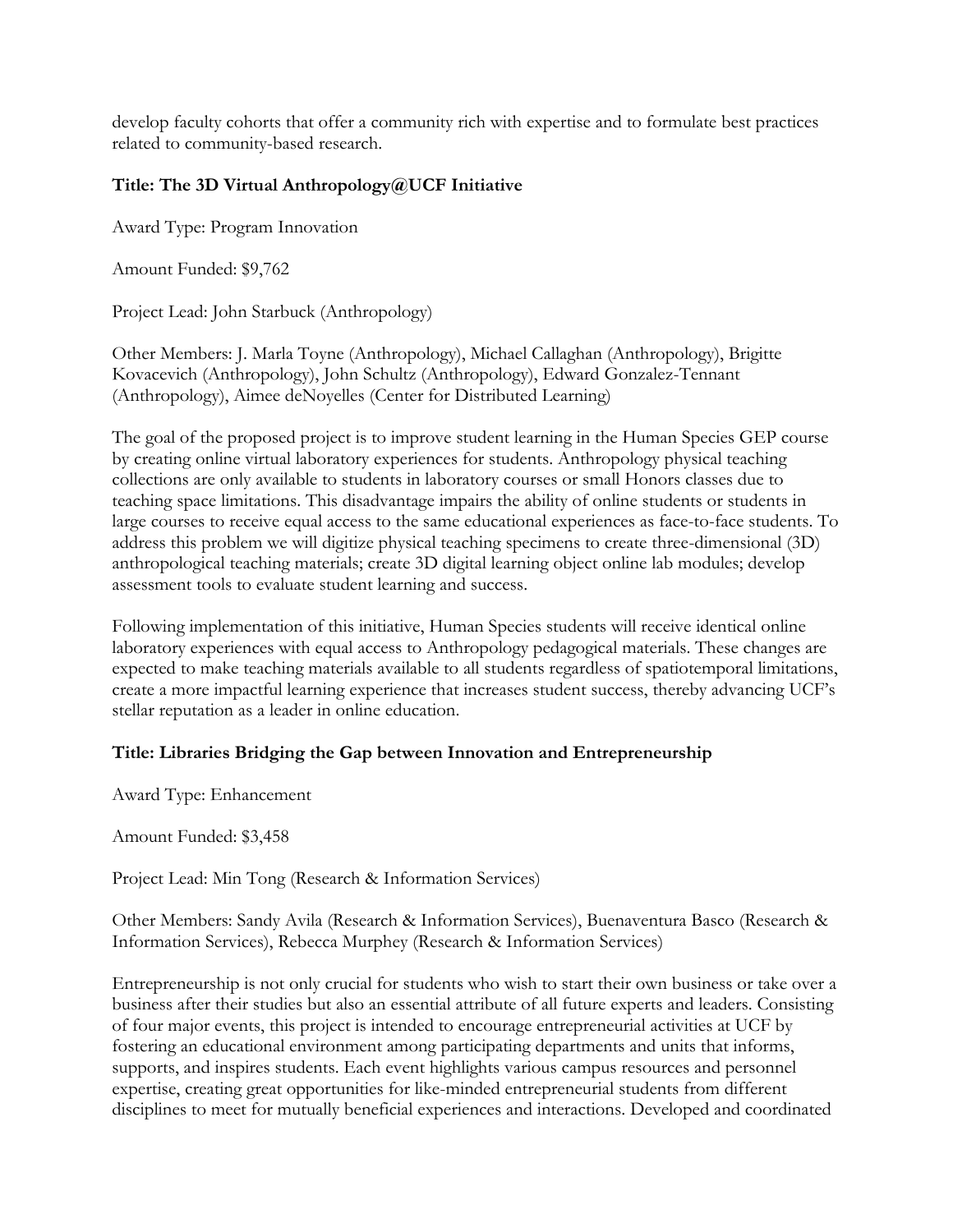by librarians, this program serves as a perfect connector for those disconnected resources on campus, and thereby helps increase students' knowledge and skills regarding innovation and entrepreneurship. This project will better position our students to become effective leaders with entrepreneurial spirit.

# **Title: Bridging the Gap: Introducing Scientific Communication and Patent Writing Skills in STEM Curricula**

Award Type: Program Innovation

Amount Funded: \$10,000

Project Lead: Kausik Mukhopadhyay (Materials Science and Engineering)

Other Members: Kaitlyn Crawford (Materials Science and Engineering)

STEM fields heavily rely on innovation and intellectual property (IP) rights that require the expertise of a variety of professionals: researchers, inventors, business professionals, and legal advisors. Most STEM undergraduates get into the workforce upon graduation with limited exposure to scientific communication and technical-writing skills, and need specific training to translate research to technology through IP. While publications and patents are vital assets for firms and universities, protection of the technology is of immense national significance. The purpose of this program is to provide the necessary training to assist STEM undergraduates to successfully navigate some of the lesser-taught educational pillars in preparing for a strong career in STEM. As a pilot program selected students will be engaged with a research project and assigned in-line with one of the engineering courses offered at UCF. The project will serve as a cohesive platform to assist the students in scientific research, intellectual property technical writing, and communication skills by imparting technological knowhow of invention, commercialization and IP rights, including patentfiling procedures.

# **Title: Developing Career Planning and Experiential Learning Opportunities: A Multi-Course Development Project**

Award Type: Enhancement

Amount Funded: \$3,500

Project Lead: Taylar Wenzel (School of Teaching, Learning, and Leadership)

This project is based on the development and dissemination of two new lower-division courses for elementary education students. Early program opportunities provided by these courses, specifically related to career planning and experiential learning, will help prepare teacher candidates for the demands of their upper division courses, internship experiences, and early career challenges. This project seeks to accomplish the following goals: complete course development for MHS 2330: Career Planning in Education-Related Field and EDG 2949: Experiential Learning in Education; pilot newly developed courses with the goal of course revision and refinement; expand current collaborative partnerships to offer additional experiential learning opportunities for teacher candidates in education-related field placements; identify lead faculty for each course and provide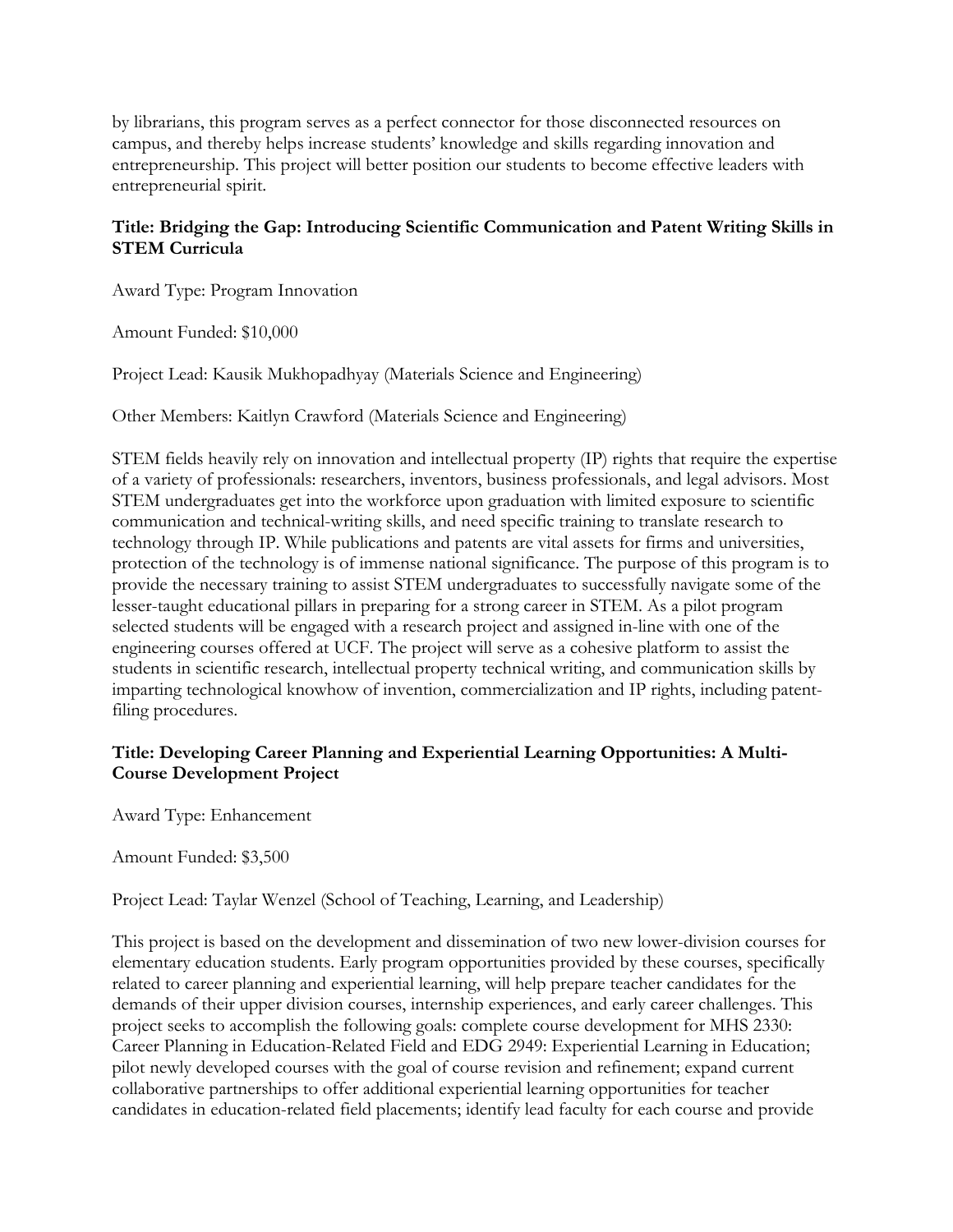professional development for CEDHP faculty who will teach the newly developed courses; plan for the dissemination of course content and resources to our State College partners.

## **Title: Writing Style and Grammar Choice: An Adaptive-Learning Approach**

Award Type: Enhancement

Amount Funded: \$3,500

Project Lead: Beth Young (English)

Other Members: Brenda Peynado (English), Martha Brenkle (Writing and Rhetoric), James Paradiso (Adaptive Learning Team)

Ability to effectively communicate is an essential part of career-readiness, and grammar, punctuation, and style are the basic building blocks of communication. We want students who graduate from UCF to be able to reach a proficient level of sentence usage to demonstrate their capacity to communicate effectively in their careers, be it customer-facing, team engagement, or employee-employer interactions. The "Writing Style and Grammar Choice" program will be a new grammar and writing style series of modules that will prepare students to write in their future careers beyond college. The program will use the new adaptive learning resource of RealizeIt to develop a series of modules that can be dropped into any webcourse across the university, adaptable to the specific student and specific course content.

The adaptive learning approach integrates into Canvas with grades and follow-up, can plug into any class at UCF, and tracks each student across multiple classes, allowing those already strong in concepts to skip review while focusing on the students who do need the instruction.

## **Title: Integrated Business Competition**

Award Type: Enhancement

Amount Funded: \$3,500

Project Lead: Christopher Leo (Integrated Business)

Other Members: N/A

The Integrated Business Competition Case Challenge requires students to form their own teams (within their major) and integrate their knowledge, skills and abilities attained in their major coursework to build a small-business development plan for a business start-up. Integrated Business faculty, students, and advisory board members will have roles in designing and implementing this competition. Semi-finalist and finalist teams will present and be evaluated by members of the Integrated Business advisory board, which consists of prominent business leaders who serve as supporters and advisors for the program. Advisory board evaluations will be based on finalist presentations that are delivered at a public event, to which all semi-finalist teams, faculty members, students, and student alumni are invited.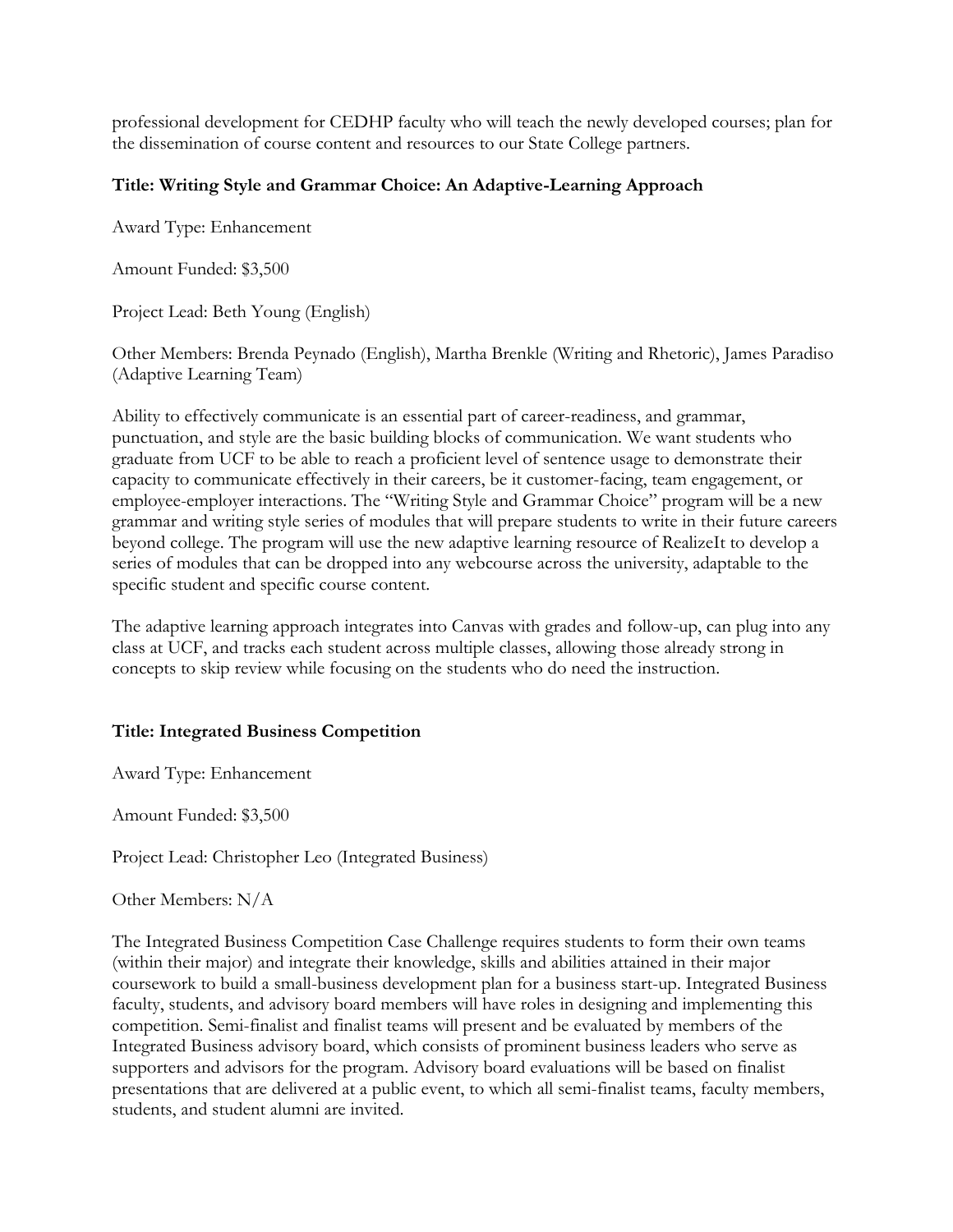# **Title: Learning and Interacting with New Knights (LINK)**

Award Type: Enhancement

Amount Funded: \$3,500

Project Lead: Anna-Bradley Lozier (First Year Experience)

Other Members: Paige Woods (First Year Experience)

LINK is a first year student engagement program geared toward helping new students (FTIC & Transfer) acclimate to the campus culture, explore their academic and career goals, and familiarize themselves with on-campus opportunities and services. In 2017 FYE purchased a mobile application to enhance the program. After implementing the application, participation in the LINK program increased by 75% in the Fall 2017 semester. In 2018, the LINK program plans to enhance the transfer student experience in the mobile application platform by creating a LINK track specifically designed to meet the needs of transfer students. QEP funds will help support the mobile technology needed to continue to enhance the LINK program including the transfer track.

## **Title: Integration without Calculus**

Award Type: Enhancement

Amount Funded: \$3,500

Project Lead: Christos Velissaris (Physics)

Other Members: Zhongzhou Chen (Physics), Ahlam Al-Rawi (Physics)

Introduction of Integration in Science and Engineering constitutes a formidable pedagogical task. The vast majority of STEM Students, after completion of their calculus classes, visualize Integration simply as a reverse derivative action (anti-derivative) while in Physics and Engineering Integration is utilized primarily as a Riemann Sum. Although the two methods are equivalent, the difference in the approach generates some confusion to overwhelmed students. To bridge the gap we developed a pedagogical approach that is free of calculus. Integration is approached as an iteration of explicit divisions and additions with an ever-increasing number of terms where each term is decreasing in magnitude as the number of iterations increases. The approach is essentially free of calculus formulas and concepts, and the pedagogy is delivered through a series of Worksheets requiring calculation of simple Integrals inspired by Physics and Engineering problems. Integration finally arises as a natural consequence of the work outlined in the Worksheets. We will upgrade, enhance, and install our work in a web-based environment, suitable for large (200+ students) and remoteeducation classes. Lastly we will make our work available to a wider audience of students majoring in Science and Engineering disciplines at UCF.

## **Title: ELLE the EndLess LEarner: A Second-Language Acquisition Videogame**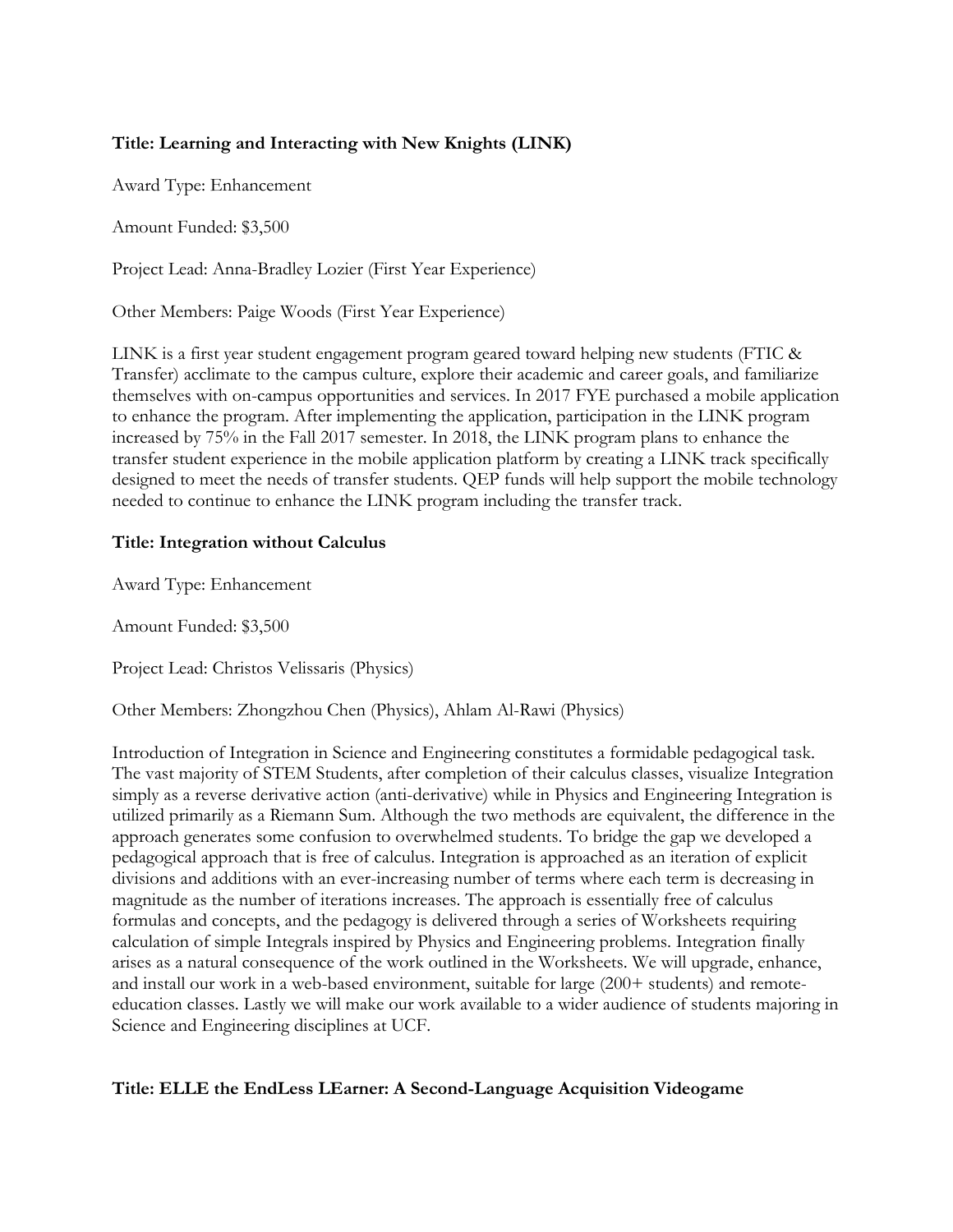Award Type: Enhancement

Amount Funded: \$3,500.00

Project Lead: Emily Johnson (Games Research Lab)

Other Members: Amy L. Giroux (Center for Humanities & Digital Research), Don Merritt (Office of Instructional Resources), Sandra Sousa (Latin American Studies; Modern Languages & Literatures); Gergana Vitanova (TESOL; Modern Languages & Literatures)

Our team has developed a videogame, ELLE the EndLess LEarner, designed to make language learning fun. We anticipate this will also motivate students to spend more out-of-class time learning vocabulary and, therefore, allow class instruction to focus on more abstract concepts like grammar and culture. ELLE is an endless-runner style (the avatar is always in motion), which results in fastpaced, engaging gameplay. Terms are easy to add to the game database through a user-friendly website, and the flexible game design affords it much opportunity for research on language learning and student study habits. This funded phase of our research will allow us to implement the game into UCF language courses (Portuguese, for this phase) and work with undergraduates in language courses to create a "cultural literacy" vocabulary list for the game, which will include common job interview questions in a country where that language is spoken. Language students will research these questions and reflect on their similarities and differences for two course assignments.

## **Title: Project- Based Active Learning Homework (PBH): Improving Student Success**

Award Type: Enhancement

Amount Funded: \$3,500

Project Lead: Ricardo Zaurin (Civil, Environmental and Construction Engineering)

Engineering education researchers emphasize that a traditional lecture-based learning environment does not adequately prepare students to succeed in the challenging engineering majors, especially for introductory large-size courses. During the past two years this researcher conducted a pilot study to improve the students' success by incorporating active learning project-based homework (PBH) into a large-size introductory gateway engineering course. Alongside the traditional online homework, students were offered the opportunity of modeling one of the problems and create a physical model of it. In addition, the students were asked to record a video to explain their findings, experimental results, and comparison with hand calculations. Learning assessment showed that more than 78% of the students completing the new introduced project-based learning activity answered correctly the new mid-term exam questions, compared to a 42% success for those completing only the traditional homework. This proposal will allow scale-up the previous study by incorporating all the students enrolled in the class. Data will be collected, analyzed, and distributed. This project-based homework approach could be easily migrated to other courses/disciplines.

## **Title: NSCM High-Impact Integrative-Learning Liaison**

Award Type: Enhancement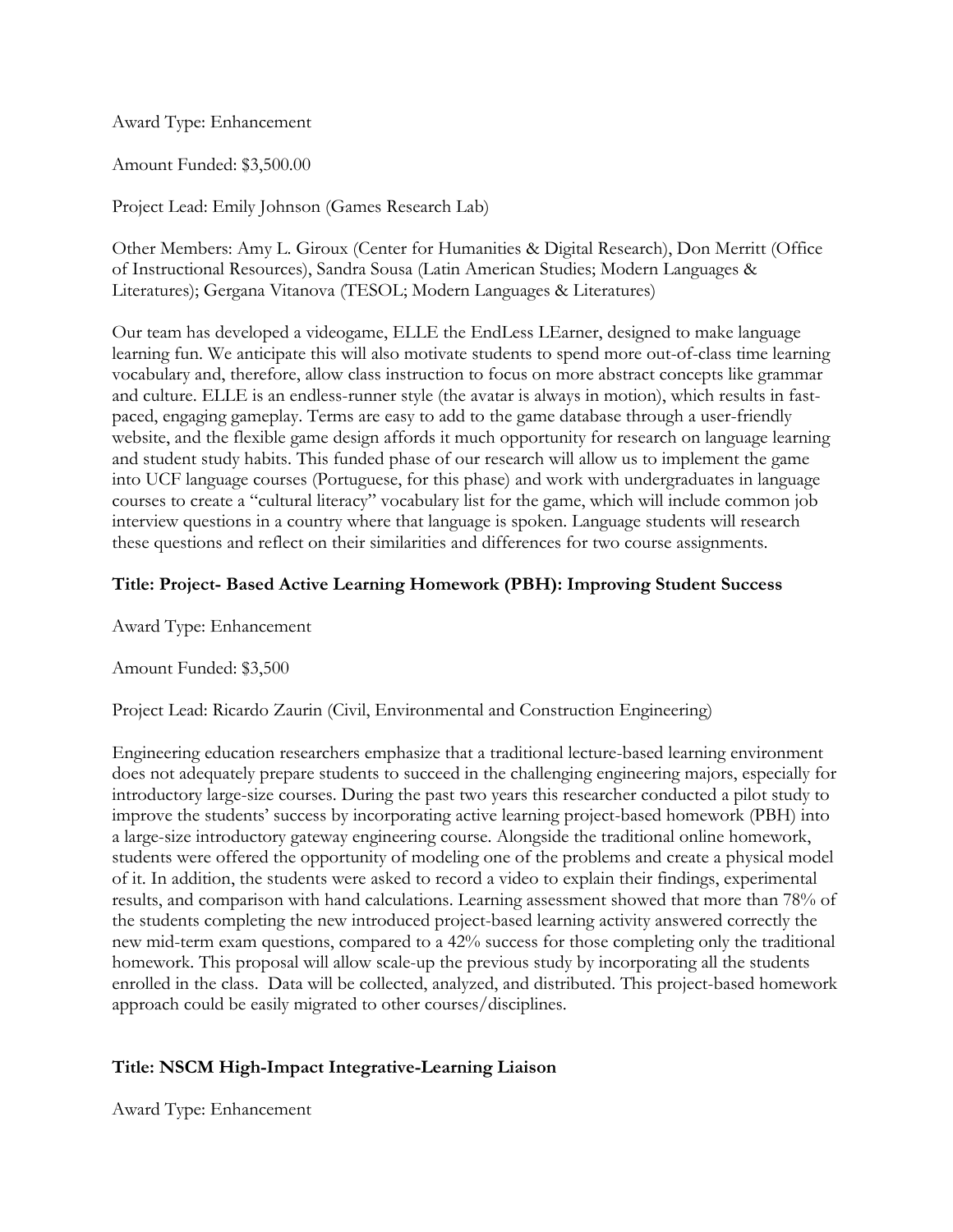Amount Funded: \$3,500

Project Lead: Lindsay Neuberger (Nicholson School of Communication)

Other Members: Steve Collins (Communication), Will Kinnally (Communication), Joan McCain (Communication), Lisa Mills (Film), Stephanie Rice (Communication), Anastasia Salter (Digital Media), Jennifer Sandoval (Communication), Deanna Sellnow (Communication)

Faculty and program coordinators in the legacy Nicholson School of Communication have established "Immersion" as a primary pillar of student learning and will soon require all students to engage in immersive learning experiences (e.g., internship, service learning, study abroad, research). As the new Nicholson School of Communication and Media emerges and begins a transition to the UCF downtown campus, we are committed to ensuring students are meaningfully engaged in local communities, downtown organizations, industry partners, and international contexts. These relationships and resources will not build themselves; devoted faculty time and energy are essential to realize these goals. This project focuses on the establishment of a temporary school-wide highimpact integrative learning liaison (HIILL). The NSCM HIILL will serve all seven undergraduate programs and focus on: a) cataloging current relationships; b) identifying priority areas for expansion; c) doing outreach in the downtown business and non-profit communities; and d) creating a sustainable process for identifying, integrating, and nurturing partnerships to ensure deeper student learning and better equip students for success in the workforce.

## **Title: Igniting the Internship Experience at Theatre UCF**

Award Type: Program Innovation

Amount Funded: \$10,000

Project Lead: Sybil St. Claire (Theatre)

Other Members: Claudia Lynch (Theatre), Chris Niess (Theatre), Bert Scott (Theatre), Tara Snyder (Theatre), Kristina Tollefson (Theatre), Cynthia White (Theatre)

The Department of Theatre requires all BFA students to undertake a six-credit internship. This opportunity empowers students to work professionally, create connections, strengthen skillsets, diversify experiences, reflect on career choices, and build resumes – all prior to graduation. Though our department is one of the largest in the nation, a substantial re-imagining of the internship program has not happened in several years. Further, we desire to ignite student enthusiasm, in part, by showcasing the internship program/experience far more dynamically. The QEP grant will help to enhance student learning outcomes through curriculum/program revision and application of new technologies.

In year one we will create student focus groups to ascertain what they would find most helpful, informative, and inspirational; re-design the internship manual and web-based courses to better support the needs of the students and the department; hire a marketing assistant to help with implementation. In year two, we will market the internship program more dynamically (creating a